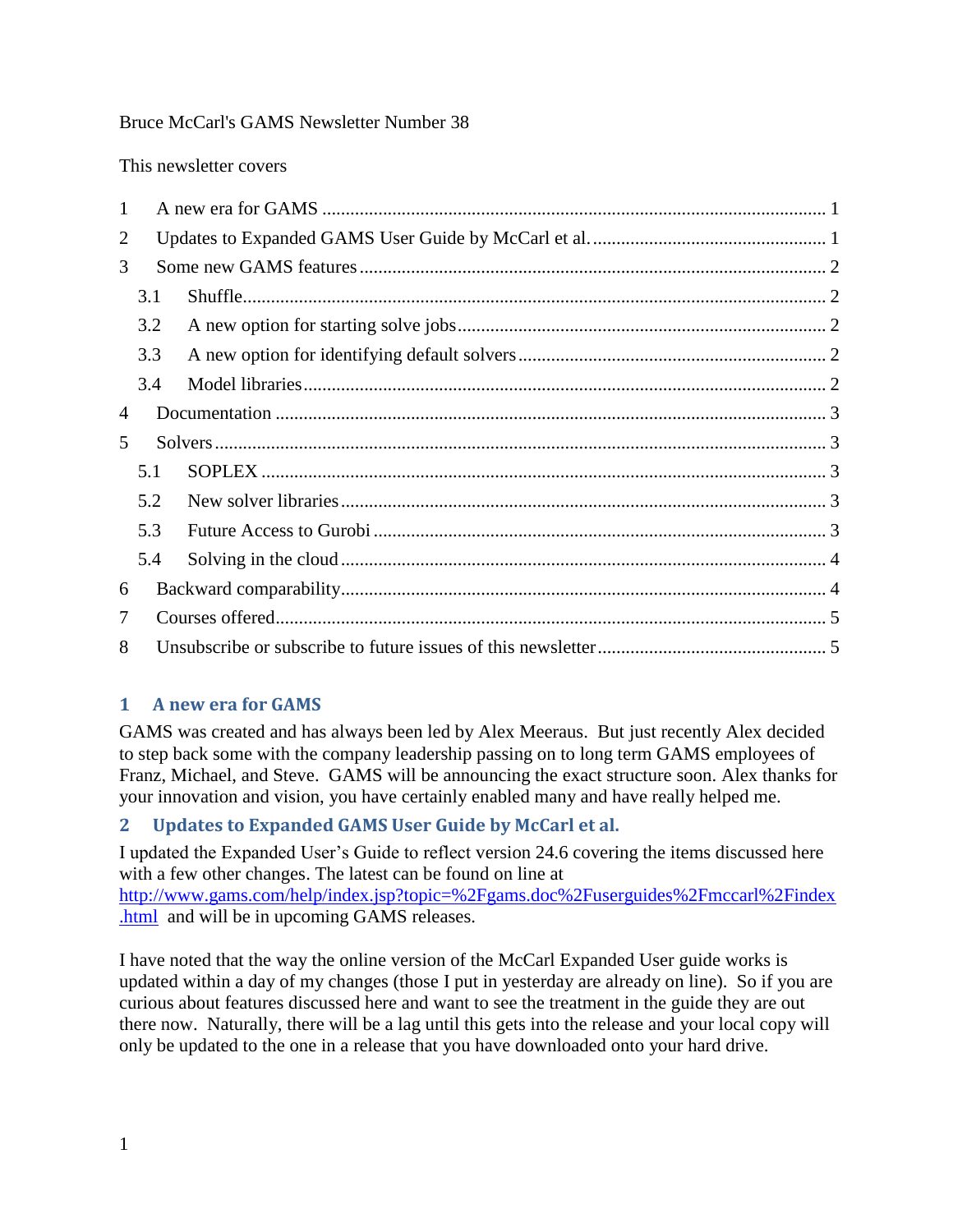#### <span id="page-1-0"></span>**3 Some new GAMS features**

A few new features have been added and in my opinion the significant ones are those below.

#### <span id="page-1-1"></span>**3.1 Shuffle**

A new option has been added that rearranges the values of a one dimensional parameter in random order. So if you have a parameter a /i1 10, i2 4, i3 6/ using shuffle will rearrange the values, 10, 4, 6 into random order. Shuffle can be used multiple times. It also will deal with parameter that have not had values assigned randomly assigning numbers that range from one to the number of the elements in the set. This in turn can be used to reorder sets through the use of a tuple.

#### <span id="page-1-2"></span>**3.2 A new option for starting solve jobs**

A procedure has been introduced that allows GAMS to start a solve job but then continue execution without waiting for the solver to finish (solvelink=6). This also involves the use of the grid computing related procedures to get a name for the job

(modelname.handle), to retrieve the solution (HandleCollect or

execute loadhandle), ones to check on the jobs status HandleStatus, one to delete completed and retrieved jobs HandleDelete and a new one (ReadyCollect) that will check on jobs waiting until they are ready. Before, the user had to put the GAMS execution to "sleep" (via the sleep function) for a while and check again on job completion.

### <span id="page-1-3"></span>**3.3 A new option for identifying default solvers**

A new option has been added that makes a solver the default for all problem types that it is capable of solving. This is implemented through an option like

```
Option solver=conopt;
```
which would make CONOPT the default solver for all applicable problem types as identified in the solver capabilities matrix with CONOPT being the default for CNS, LP, NLP, and some others. The statements can also be stacked like

option solver=conopt, solver=cbc;

which will result in first setting the default solver for model type LP, NLP etc. to CONOPT and then resetting the default for LP to CBC along with making it the default for the other problems CBC is capable of addressing. This option is also available from the command line.

### <span id="page-1-4"></span>**3.4 Model libraries**

A number of new library files have been added including a library called NOALIB which are based on the book [Nonlinear Optimization Applications Using the GAMS Technology](http://www.amazon.com/Nonlinear-Optimization-Applications-Technology-Springer/dp/1461467969) by Neculai Andrei.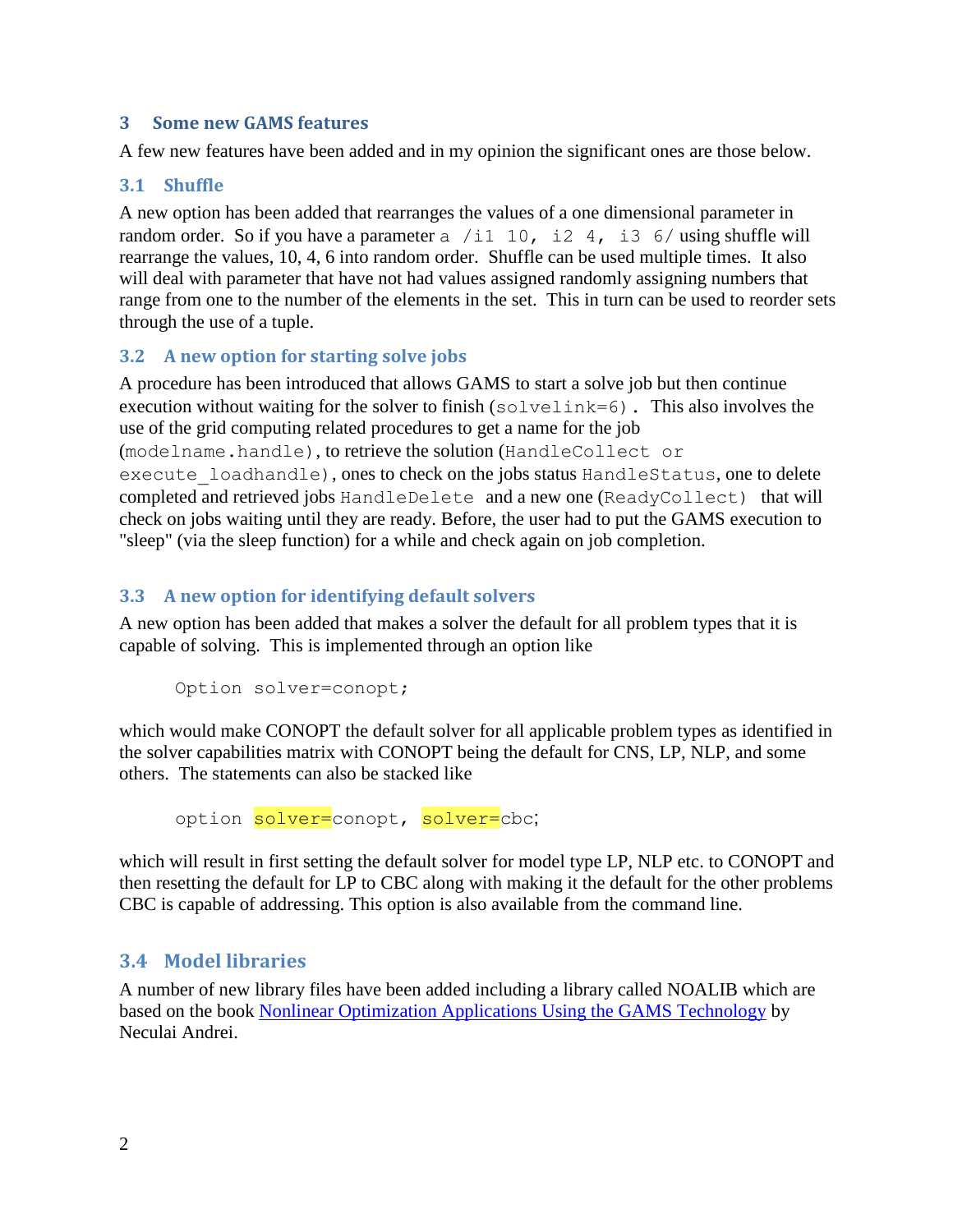#### <span id="page-2-0"></span>**4 Documentation**

GAMS has developed a unified set of all documentation (release and installation notes, GAMS User Guide, Expanded GAMS User Guide, Solver Manual, API reference, GDX materials, tools and some other content, It is available through the IDE under the topic GAMS Documentation plus in HTML format from the GAMS web site at [http://www.gams.com/help/index.jsp.](http://www.gams.com/help/index.jsp) The documentation has a unified, expandable, electronic table of contents and includes a search function. A screenshot of a slightly expanded version of its table of contents is below



This does eliminate some of the old pathways to documentation in the IDE but all the previous content is still available through the unified file. In addition direct links to the PDF versions of [GAMS User's guide,](https://www.gams.com/help/topic/gams.doc/userguides/GAMSUsersGuide.pdf) [McCarl Expanded GAMS User's guide,](https://www.gams.com/help/topic/gams.doc/userguides/mccarl/mccarlgamsuserguide.pdf) and [solver manuals](https://www.gams.com/help/topic/gams.doc/solvers/allsolvers.pdf) are still in the IDE and on the web site.

### <span id="page-2-1"></span>**5 Solvers**

### <span id="page-2-2"></span>**5.1 SOPLEX**

The recent release notes and solver capabilities matrix identifies SoPlex as an available solver although it has been available for some time under the name OSISOPLEX. SoPlex is an optimization package for solving linear programming problems (LPs) based on the primal and dual revised simplex algorithms. More on it appears at [http://soplex.zib.de/.](http://soplex.zib.de/)

## <span id="page-2-3"></span>**5.2 New solver libraries**

New features and libraries for most of the solvers with seemingly a lot in releases 24.5 and 24,6 for BARON, Gurobi, MOSEK, SCIP and XPRESS

## <span id="page-2-4"></span>**5.3 Future Access to Gurobi**

The GAMS business relation with Gurobi Optimization, Inc. has changed. While GAMS will maintain an interface to the newest Gurobi versions, GAMS will no longer be able to sell integrated GAMS/Gurobi licenses to new customers and academic users will be discontinued. Existing commercial users of GAMS/Gurobi can continue to use their GAMS/GUROBI license. New commercial customers need a GAMS/Gurobi link license will need to go to Gurobi for a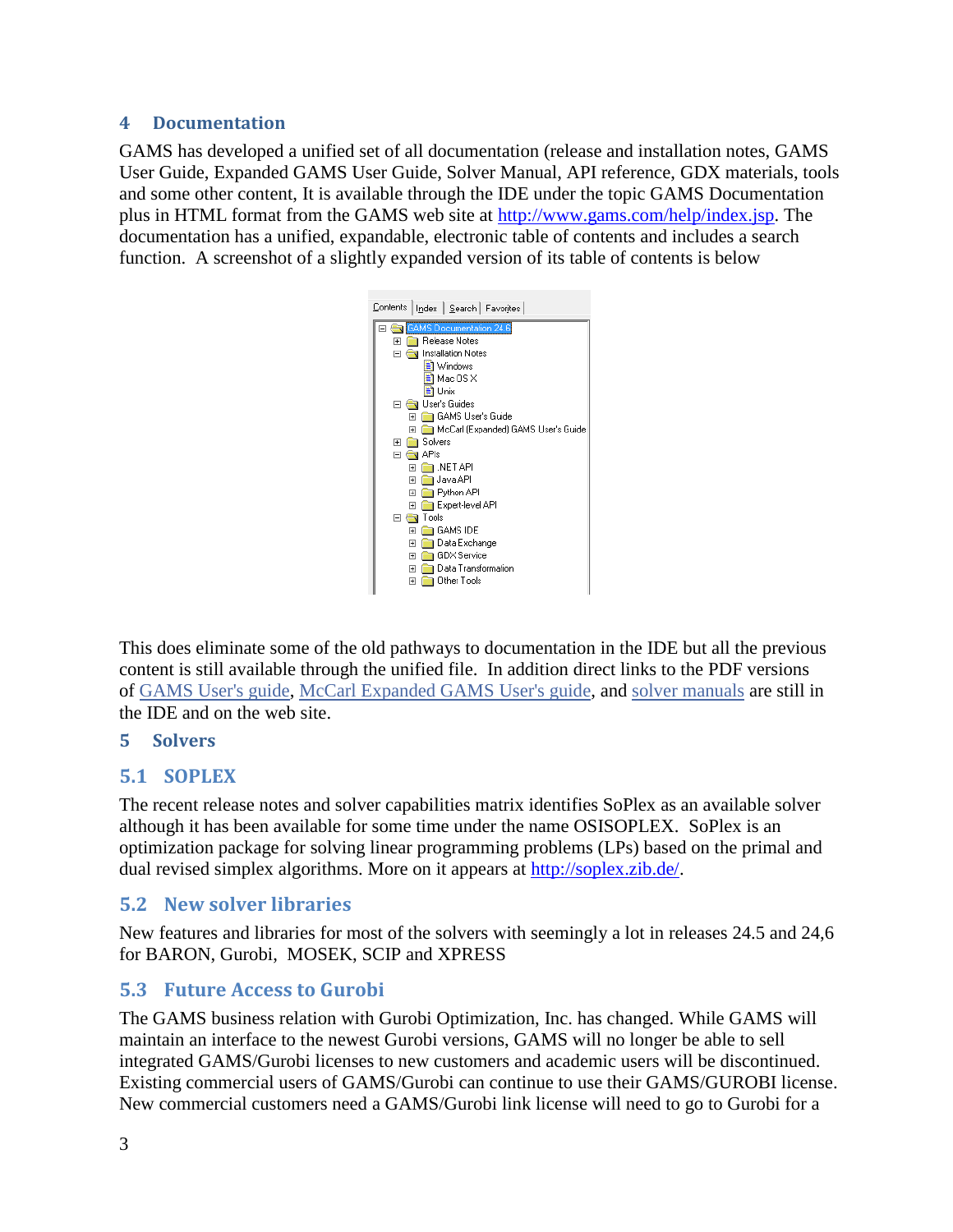license. Academics will need to enroll in Gurobi's free academic program. Gurobi will not even work in demo mode. Users with specific questions can contact [sales@gams.com](mailto:sales@gams.com) or [support@gams.com.](mailto:support@gams.com) Additionally, GAMS would like to hear about user experiences with this as it evolves.

# <span id="page-3-0"></span>**5.4 Solving in the cloud**

Solvers are beginning to allow one to solve models in the cloud. In particular Gurobi and Cplex offer "cloud solving". Running on Gurobi's Instant cloud you need a link license as discussed at [http://gams.com/help/topic/gams.doc/solvers/gurobi/index.html#GUROBI\\_INSTANT\\_CLOUD](http://gams.com/help/topic/gams.doc/solvers/gurobi/index.html#GUROBI_INSTANT_CLOUD) . For Cplex this is called DoCloud and is available through the GAMS/Kestrel solver as discussed at [http://gams.com/help/topic/gams.doc/solvers/kestrel/index.html#KESTREL\\_USING\\_DOCLOUD](http://gams.com/help/topic/gams.doc/solvers/kestrel/index.html#KESTREL_USING_DOCLOUD) for details. For both cloud solvers one needs to have an account with the vendor.

## <span id="page-3-1"></span>**6 Backward comparability**

GAMS for years has worked hard to make sure models from 30 years ago still work in the same way in GAMS. However, this is becoming increasingly an inconvenience and one that actually degrades performance of newly developed models given current computer and solver capabilities plus one that does not exploit modern output browsing. In particular, some of the GAMS defaults and output procedures reflect the capabilities of software, printers and user interfaces that were common 30 years ago. For example

- Optimality criteria for MIPS optcr defauts to 0.1 and todays solvers are better than that
- Limrow, limcol and solprint defaults are more tuned to smaller models and generate huge listing files with today's often much larger models
- Model solutions are passed via the hard disk to solvers (solvelink=0) with GAMS swapping in and out of memory but can be passed much faster in core if memory is available
- Integer variables have a default upper bound of 100 which may be inappropriate and users may not know this.
- Output is LST file oriented and the LST file was designed for printers whereas today use of XML or HTML with navigation might be better.
- Some page and line widths default to say 255 (for a put file) with a bunch of asterisks added thereafter.
- Default number of solver threads is one and most machines have multiple cores. Allowing more threads can speed up particularly MIPs
- The LST file was conceived at the time where printers were the main output destination but with today's powerful editors and browsers might be reformatted to provide easier access.

Users may want to fix these by employing the customization features discussed in the expanded user guide through the IDE or the gmsprmNT.txt file. However, the txt file alternative is not so good since GAMS has not seen fit to copy this file from old versions when a new one is installed requiring one to do it manually or lose the customizations (I have asked for this as an option for years).